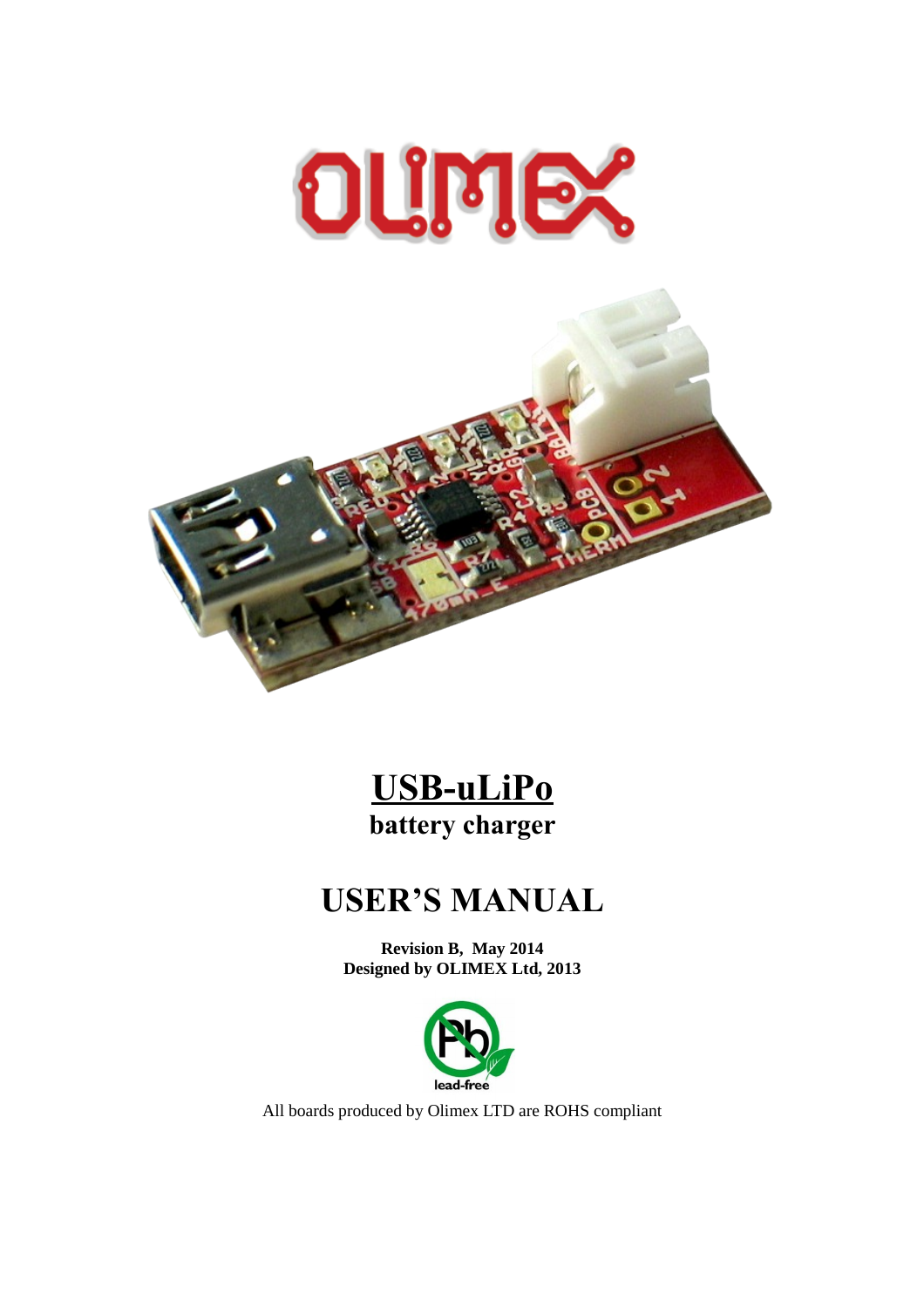## <span id="page-1-0"></span>**DISCLAIMER**

© 2013 Olimex Ltd. Olimex®, logo and combinations thereof, are registered trademarks of Olimex Ltd. Other product names may be trademarks of others and the rights belong to their respective owners.

**The information in this document is provided in connection with Olimex products. No license, express or implied or otherwise, to any intellectual property right is granted by this document or in connection with the sale of Olimex products.**

This work is licensed under the Creative Commons Attribution-ShareAlike 3.0 Unported License. To view a copy of this license, visit [http://www.creativecommons.org/licenses/by-sa/3.0/.](http://www.creativecommons.org/licenses/by-sa/3.0/)



This hardware design by Olimex LTD is licensed under a Creative Commons Attribution-ShareAlike 3.0 Unported License.

The software is released under GPL.

It is possible that the pictures in this manual differ from the latest revision of the board.

The product described in this document is subject to continuous development and improvements. All particulars of the product and its use contained in this document are given by OLIMEX in good faith. However all warranties implied or expressed including but not limited to implied warranties of merchantability or fitness for purpose are excluded. This document is intended only to assist the reader in the use of the product. OLIMEX Ltd. shall not be liable for any loss or damage arising from the use of any information in this document or any error or omission in such information or any incorrect use of the product.

This evaluation board/kit is intended for use for engineering development, demonstration, or evaluation purposes only and is not considered by OLIMEX to be a finished end-product fit for general consumer use. Persons handling the product must have electronics training and observe good engineering practice standards. As such, the goods being provided are not intended to be complete in terms of required design-, marketing-, and/or manufacturing-related protective considerations, including product safety and environmental measures typically found in end products that incorporate such semiconductor components or circuit boards.

Olimex currently deals with a variety of customers for products, and therefore our arrangement with the user is not exclusive. Olimex assumes no liability for applications assistance, customer product design, software performance, or infringement of patents or services described herein.

#### **THERE IS NO WARRANTY FOR THE DESIGN MATERIALS AND THE COMPONENTS USED TO CREATE USB-uLiPo. THEY ARE CONSIDERED SUITABLE ONLY FOR USB-uLiPo.**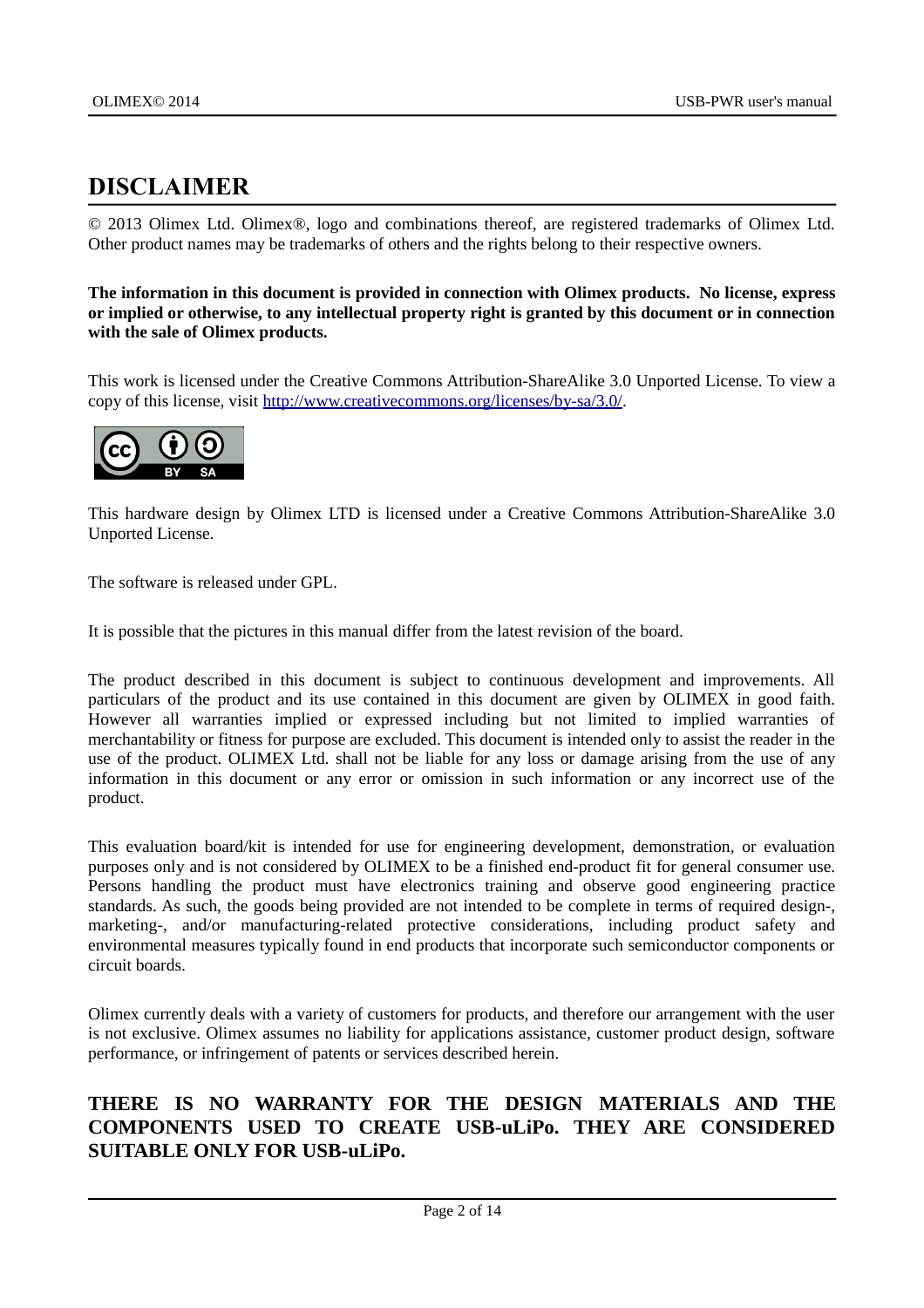# **Table of Contents**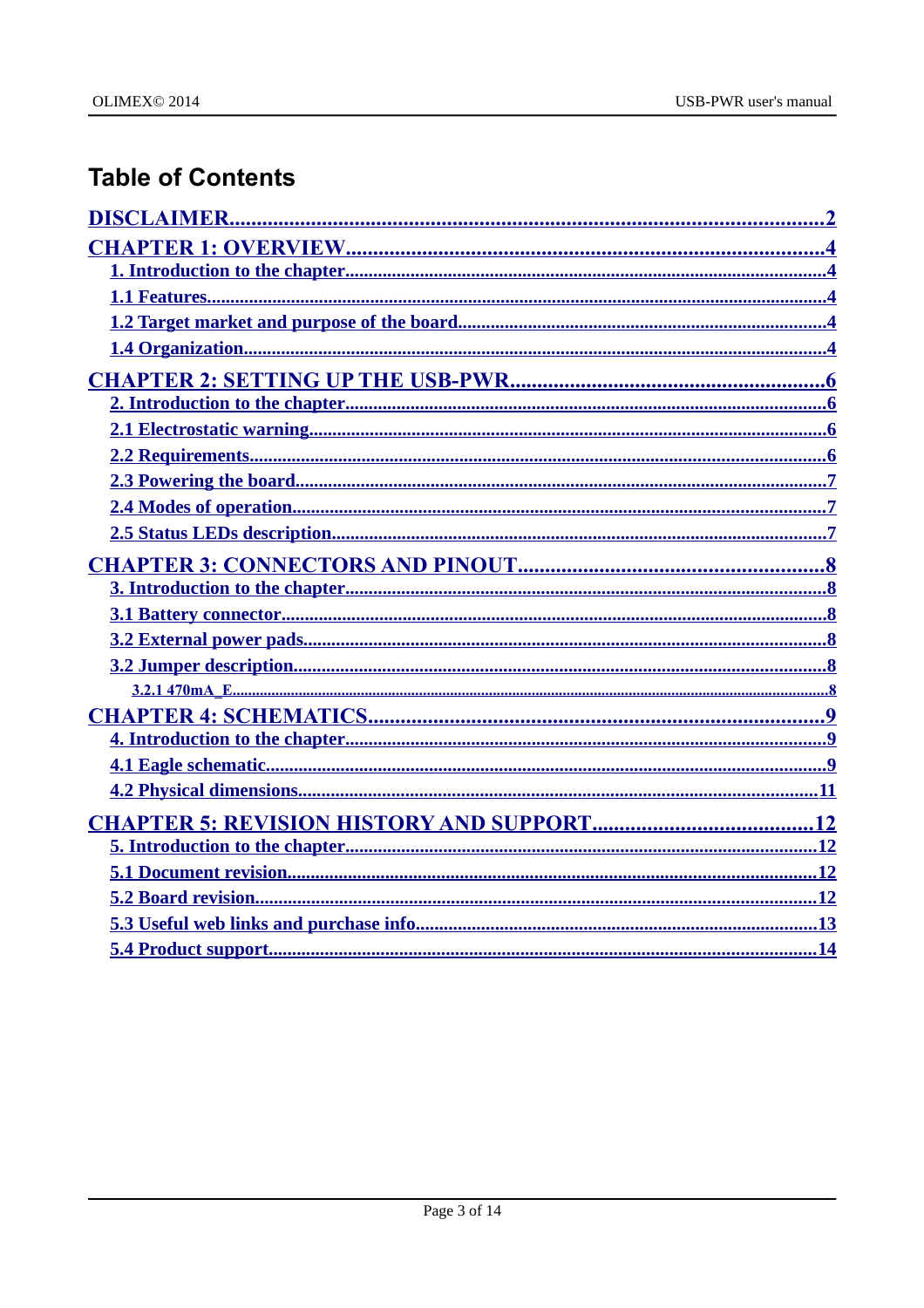## <span id="page-3-4"></span>**CHAPTER 1: OVERVIEW**

#### <span id="page-3-3"></span>**1. Introduction to the chapter**

Thank you for choosing the USB-uLiPo from Olimex! This document provides a user's guide for the Olimex USB-uLiPo board. As an overview, this chapter gives the scope of this document and lists the board's features. The document's organization is then detailed.

USB-uLiPo development board allows you to charge your lithium polymer batteries easily. It is also suitable for powering small boards with 3.7V.

USB-uLiPo is an open-source, open-hardware project and all documentation is available to the customer – you have the needed to make the board yourself.

#### <span id="page-3-2"></span>**1.1 Features**

- Mini USB connector
- MCP73833 charger
- Mini USB connector
- JST 2.0 mm connector for our BATTERY-LIPO1400mAh
- Three status LEDs
- Selectable two charge currents 100/470mA
- Dimensions:  $(29 \times 13)$  mm  $\sim$   $(1.14 \times 0.51)$ "

#### <span id="page-3-1"></span>**1.2 Target market and purpose of the board**

The board is suitable for charging rechargeable lithium polymer (LiPo, LiPol) batteries. It is powered via the standard mini USB and is capable of providing  $470mA$   $@$   $3.7V$  output per hour.

The strong points of the boards are the small form factor, the high compatibility and the convenience to use.

Customers have full access to the technical documentation of the board. The software is released under General Purpose License and the schematic and board design (made with Eagle) are released under Creative Commons Attribution-ShareAlike 3.0 Unported License. To view a copy of this license, visit [http://www.creativecommons.org/licenses/by-sa/3.0/.](http://www.creativecommons.org/licenses/by-sa/3.0/)

#### <span id="page-3-0"></span>**1.4 Organization**

Each section in this document covers a separate topic, organized as follow:

- Chapter 1 is an overview of the board usage and features
- Chapter 2 provides a guide for quickly setting up the board and software notes
- Chapter 3 covers the connector pinout, peripherals and jumper description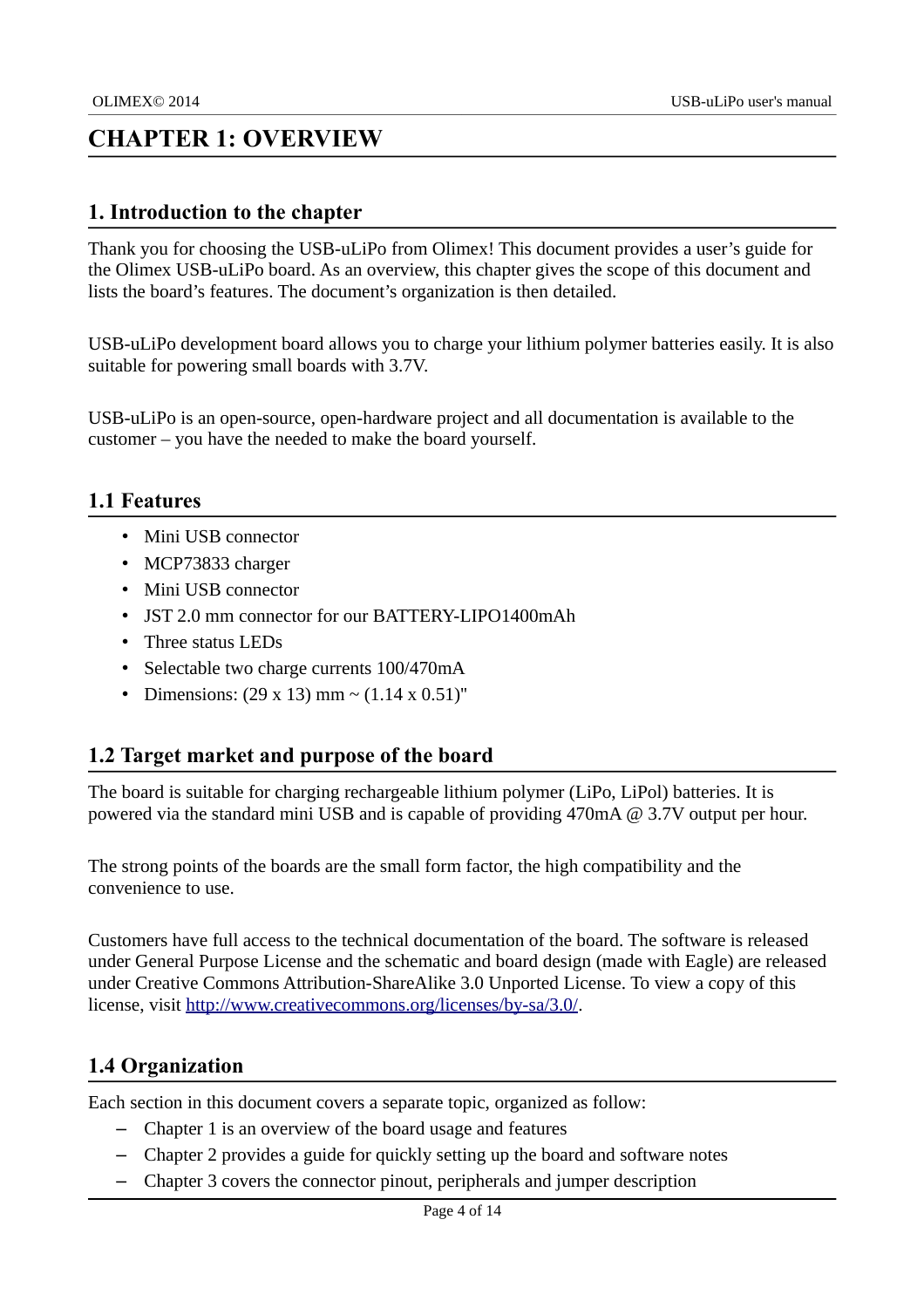- Chapter 4 provides the schematics
- Chapter 5 contains the revision history, useful links and support information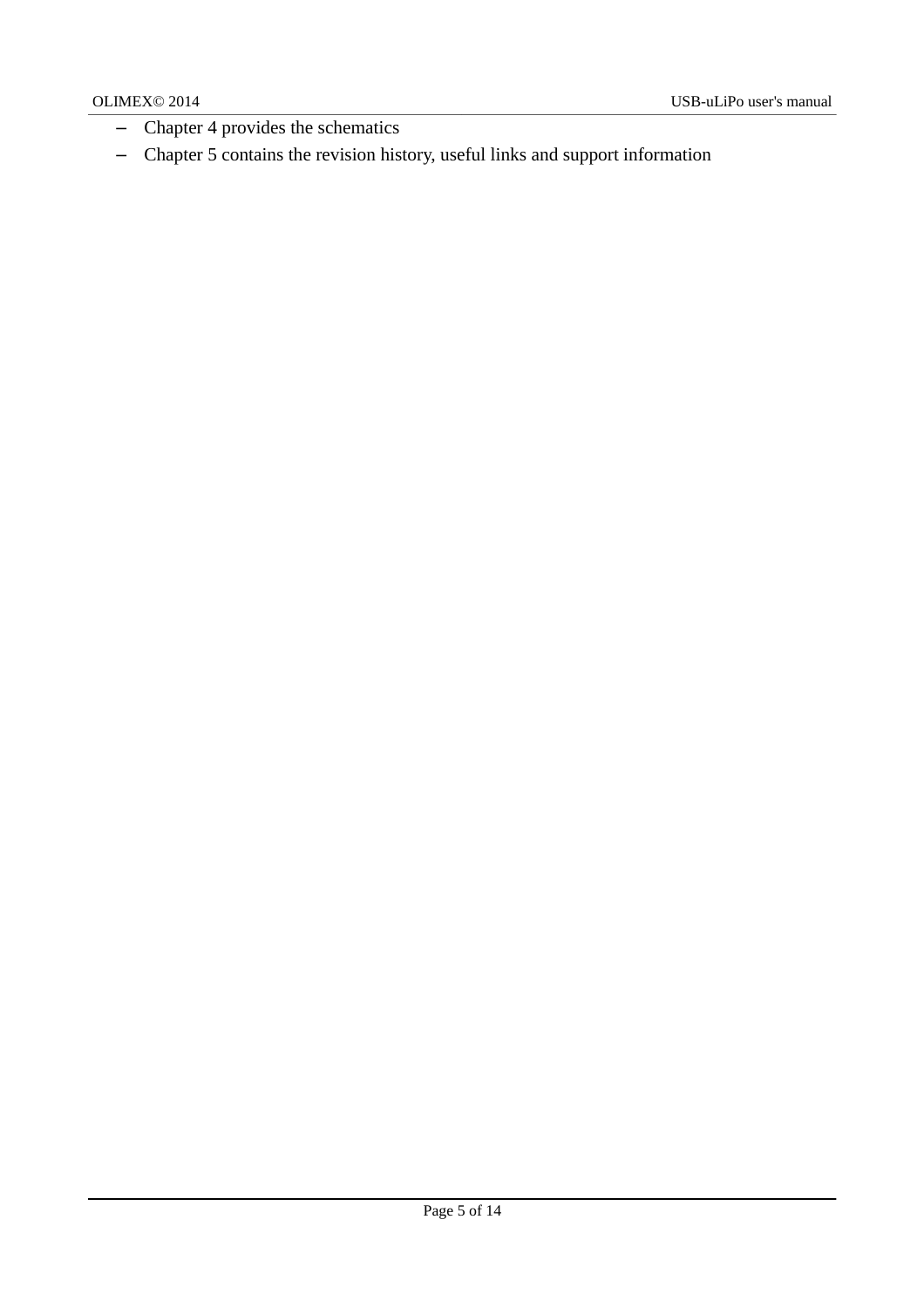## <span id="page-5-3"></span>**CHAPTER 2: SETTING UP THE USB-PWR**

#### <span id="page-5-2"></span>**2. Introduction to the chapter**

This section helps you set up the USB-uLiPo development board for the first time. Please consider first the electrostatic warning to avoid damaging the board, then discover the hardware and software required to operate the board.

The procedure to power up the board is given, and a description of the default board behavior is detailed.

#### <span id="page-5-1"></span>**2.1 Electrostatic warning**

USB-uLiPo is shipped in a protective anti-static package. The board must not be exposed to high electrostatic potentials. A grounding strap or similar protective device should be worn when handling the board. Avoid touching the component pins or any other metallic element.

#### <span id="page-5-0"></span>**2.2 Requirements**

In order to set up the charger optimally, the following items are required:

- a LiPo battery or a board that can be powered by 3.7V
- a mini USB cable

Additional items include:

- jumper wires – might provide useful if using the pads instead of the JST battery connector

Some of the suggested items can be purchased by Olimex, for instance:

**BATTERY-LIPO1400mAh** – [a rechargeable electronics battery with JST connector,](https://www.olimex.com/Products/Power/BATTERY-LIPO1400mAh/) the battery is suitable for all Olimex boards with BAT connector (like OLIMEXINO-STM32, PIC32-PINGUINO, OLIMEXINO-328, etc); there are also bigger battery variants of 3000mAh; 4000mAh and 6600mAh.

**USB-MINI-CABLE –** [standard USB type A to USB type mini cable](https://www.olimex.com/Products/Components/Cables/USB-MINI-CABLE/) **JUMPER WIRES –** [in different lengths and different male-female variants](https://www.olimex.com/Products/Duino/Breadboarding/JUMPER-WIRES/)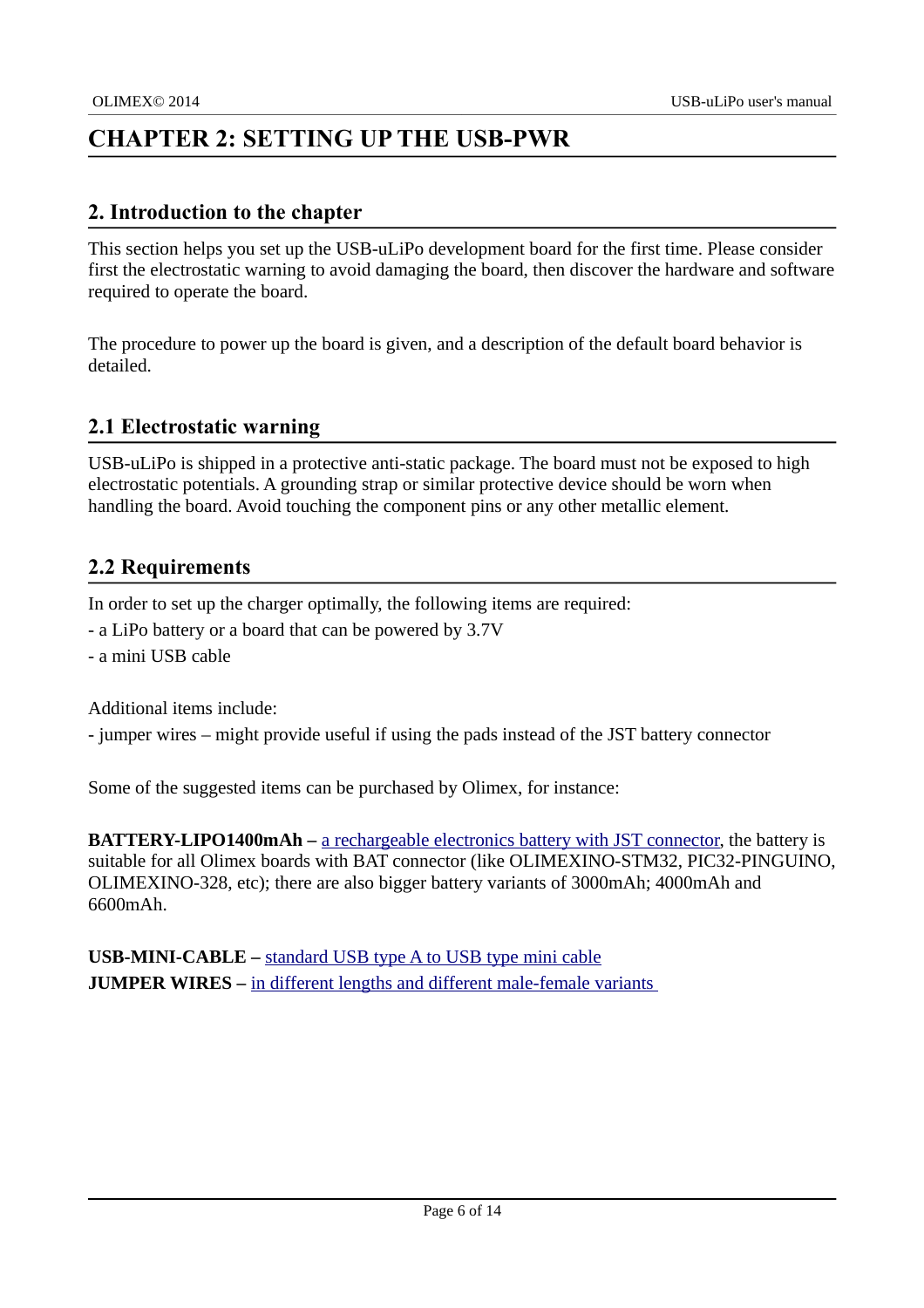#### <span id="page-6-2"></span>**2.3 Powering the board**

The installation is pretty straightforward – you plug a mini USB cable to a computer (or to other power source in rare instances) and then to the USB-uLiPo. Then you connect the USB-uLiPo to a battery via the JST connector or to a target board using the PCB pads (next to the JST connector, marked as 1 and 2).

Note that some cheap mini USB cables might have high inner capacity. Some others might be too long (or having thick wires) leading again to inner resistiveness higher than optimal. Make sure the mini USB cable you use meets the recommendations.

Another problem that might occur is a faulty USB computer port or, even worse, USB hub. Please try another USB port and if possible another computer.

#### <span id="page-6-1"></span>**2.4 Modes of operation**

The LiPo charger may work in either 470mA or 100mA mode. By default the SMT jumper is set in 470mA mode – this will charge a typical 1400mA battery in about 3 hours if the USB is capable of providing 470mA. However, for some smaller batteries or weaker USB ports/hubs (unable to provide 470mA) it might be a good idea to use 100mA mode. It would require basic soldering and cutting skills to set the jumper to 100mA mode.

#### <span id="page-6-0"></span>**2.5 Status LEDs description**

The LEDs have the following meaning and behavior:

Red LED on – means there is an active and properly working USB mini connection

Yellow LED on – means that the battery is currently charging (board is drawing power)

Green LED on – means that the battery is fully charged and overcurrent protection is on (connected board does not draw power)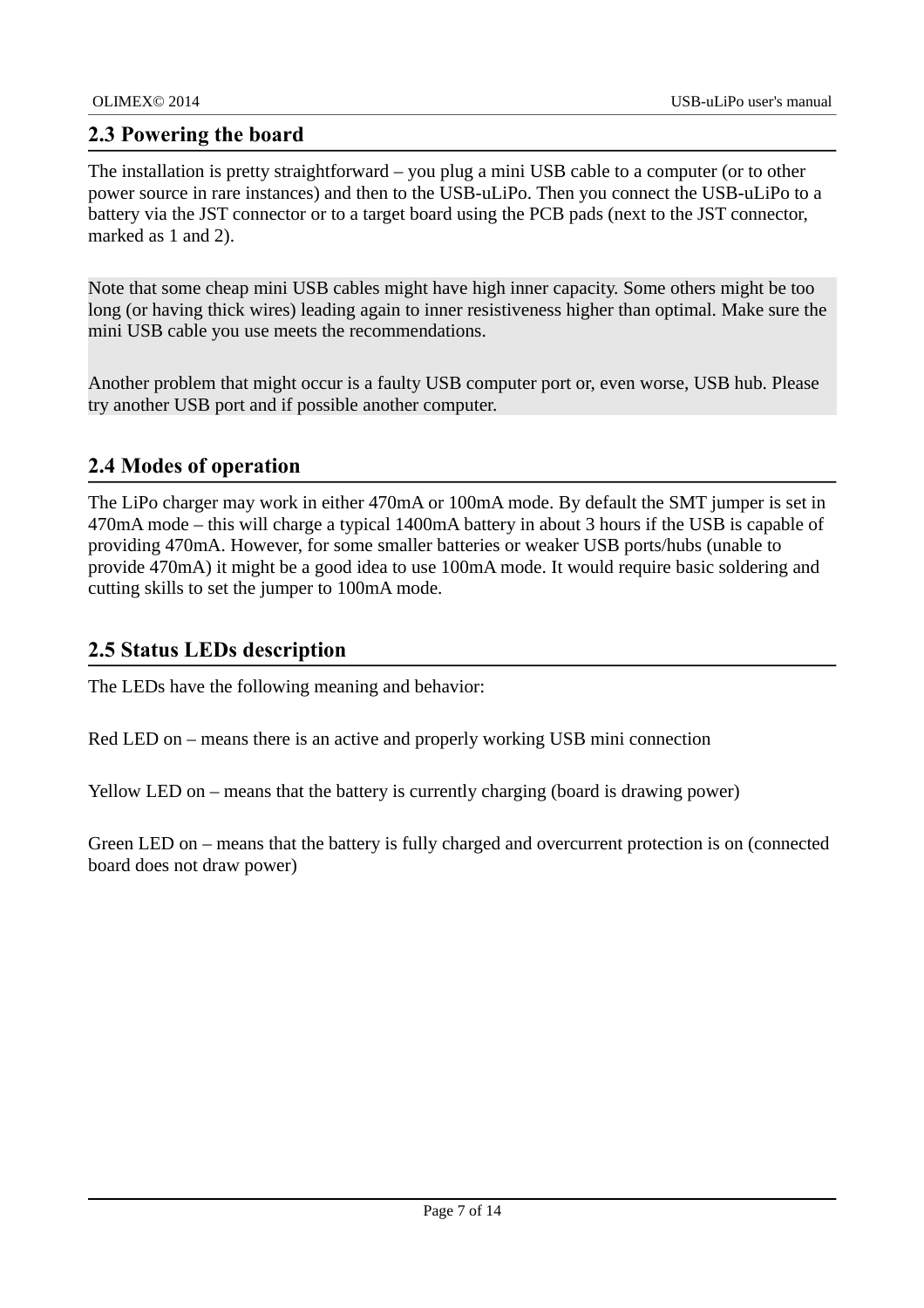## <span id="page-7-5"></span>**CHAPTER 3: CONNECTORS AND PINOUT**

#### <span id="page-7-4"></span>**3. Introduction to the chapter**

In this chapter jumpers functions are described. Notes and info on specific peripherals are presented.

### <span id="page-7-3"></span>**3.1 Battery connector**

The battery connector is JST 2.0 mm. If your batteries use 2.54mm step there are a number of cheap adapter-cables for 2.0  $\leftrightarrow$  2.54 available.

### <span id="page-7-2"></span>**3.2 External power pads**

There are a couple of pads provided near the JST 2.0mm battery connector which might be used to power another board or PCB that can handle 3.7V.

#### <span id="page-7-1"></span>**3.2 Jumper description**

Please note that the jumper on the board is SMT type and to configure it you would need basic cutting/soldering skills. You have to cut the PCB solder between the pads with a cutter knife. If you want to set it to default position you have to solder the pads together again.

#### <span id="page-7-0"></span>**3.2.1 470mA\_E**

This is a jumper that sets the output current. The bigger the current the faster the recharge of the battery. By default 470mA E is closed, meaning the target battery or board would receive 470mA of current per hour.

If you decide to cut the jumper pads, the board will provide 100mA of current to the target battery/board.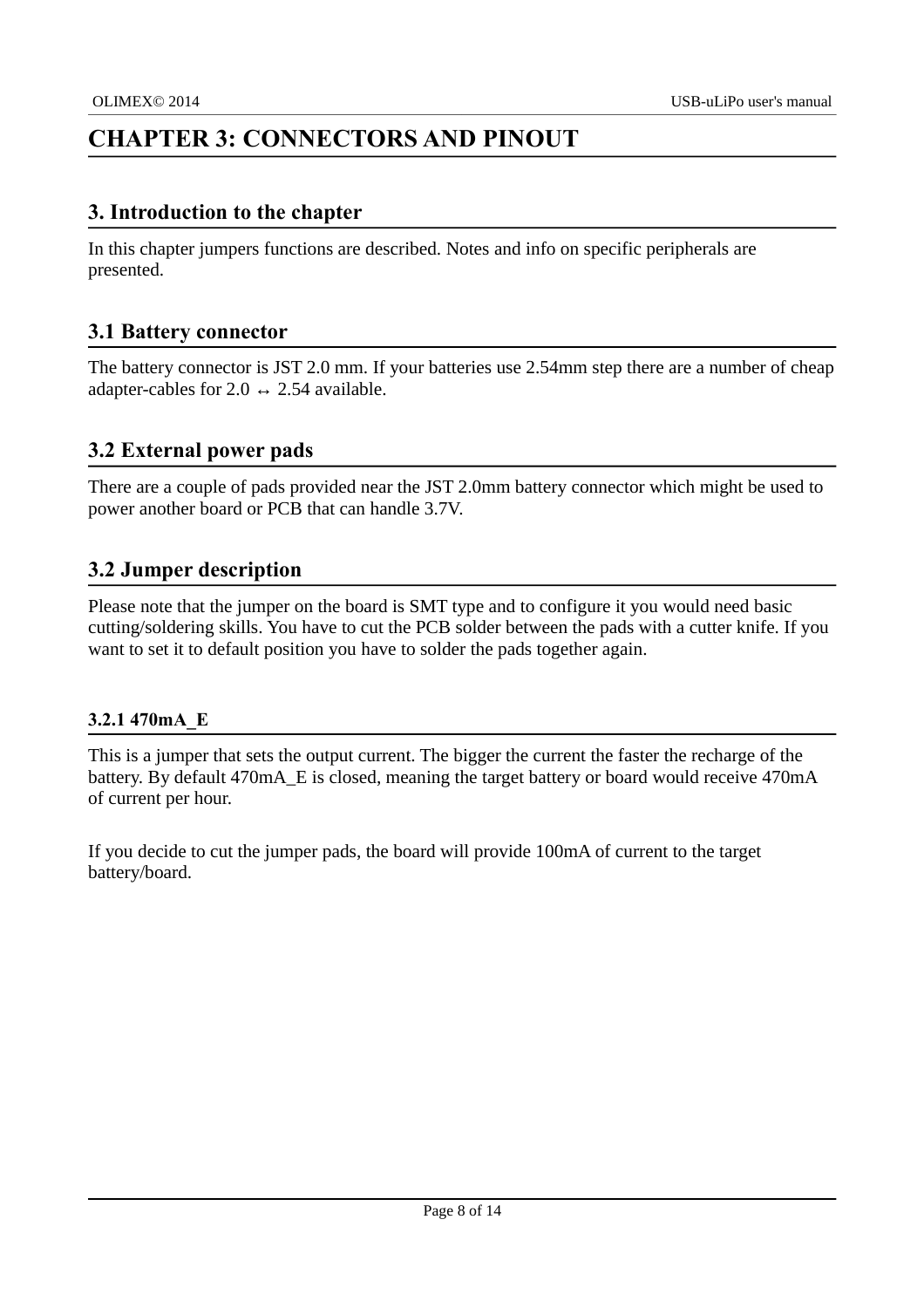## <span id="page-8-2"></span>**CHAPTER 4: SCHEMATICS**

#### <span id="page-8-1"></span>**4. Introduction to the chapter**

In this chapter are located the schematics describing logically and physically USB-uLiPo.

#### <span id="page-8-0"></span>**4.1 Eagle schematic**

OLinuXino schematic is visible only for reference here. You can view high resolution .pdf version at [https://www.olimex.com/Products/Power/USB-uLiPo/.](https://www.olimex.com/Products/Power/USB-uLiPo/) It is located in HARDWARE section. Note that the Eagle schematic and board files are also available at the mentioned section.

This hardware design by Olimex LTD is licensed under a Creative Commons Attribution-ShareAlike 3.0 Unported License.

The latest EAGLE schematic is situated on the next page for quicker reference. If you are looking for a schematic of an older revision of the board and it isn't available at our web site you may request it by the support e-mail.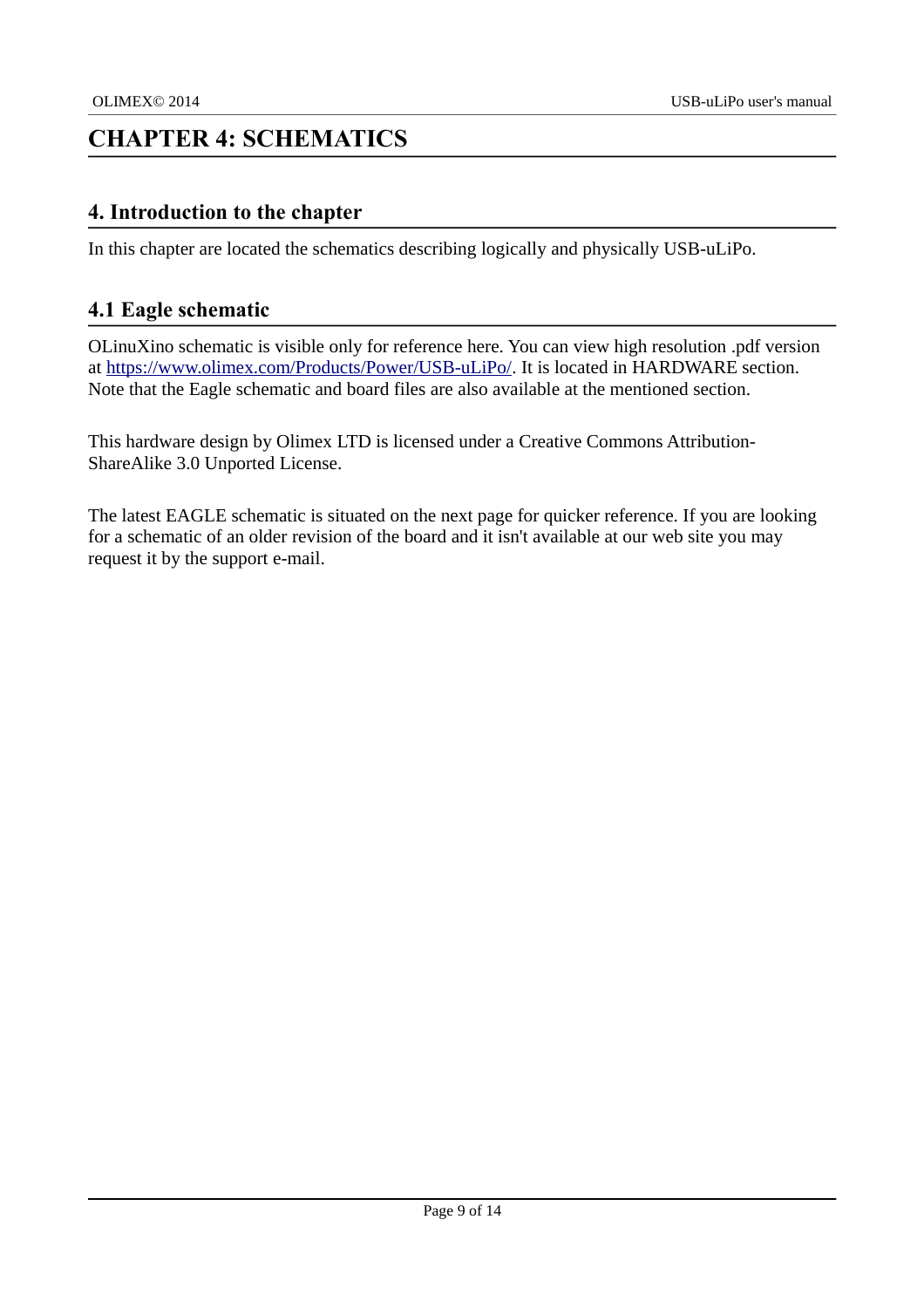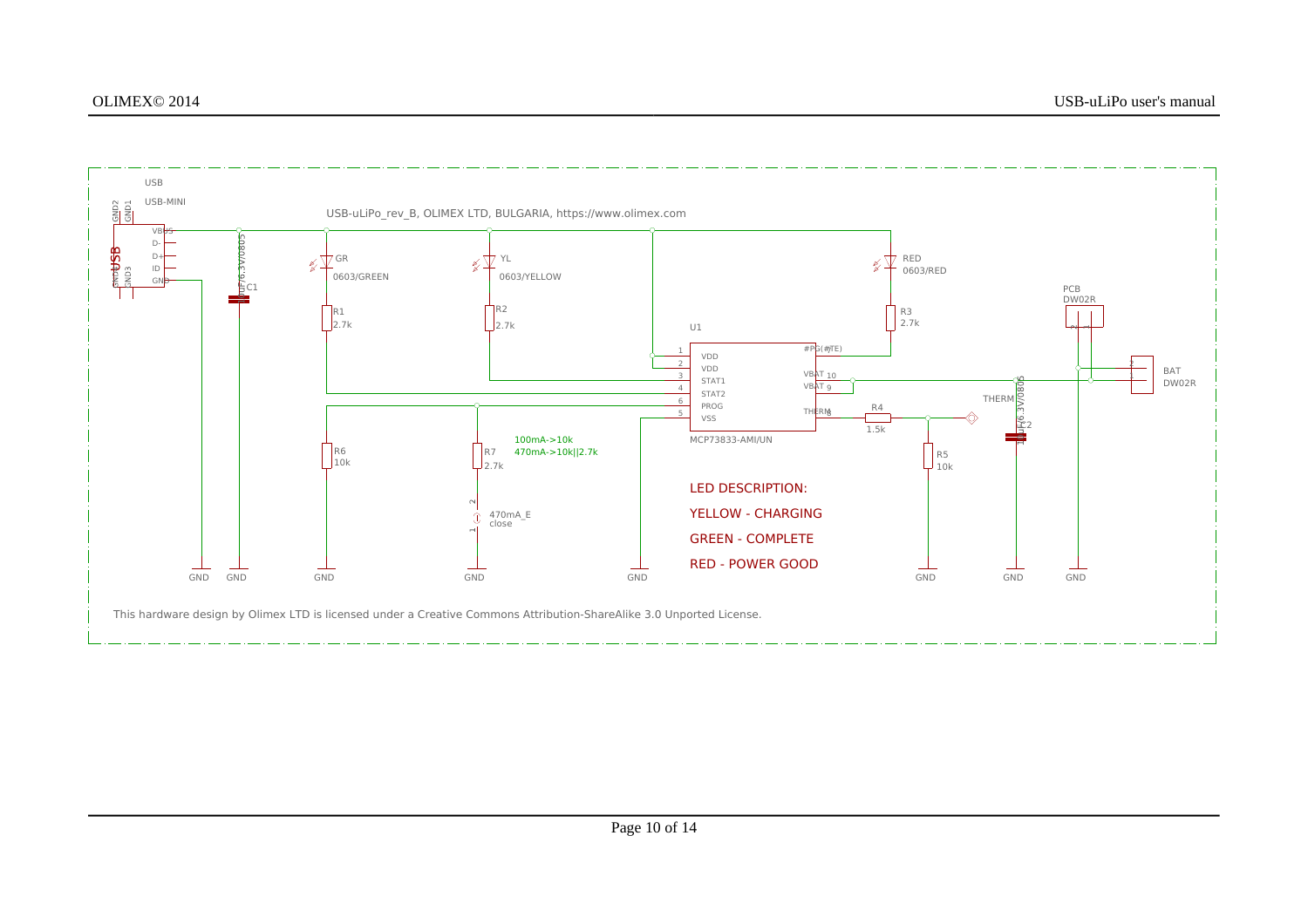## <span id="page-10-0"></span>**4.2 Physical dimensions**

Note that all dimensions are in millimeters (mm).

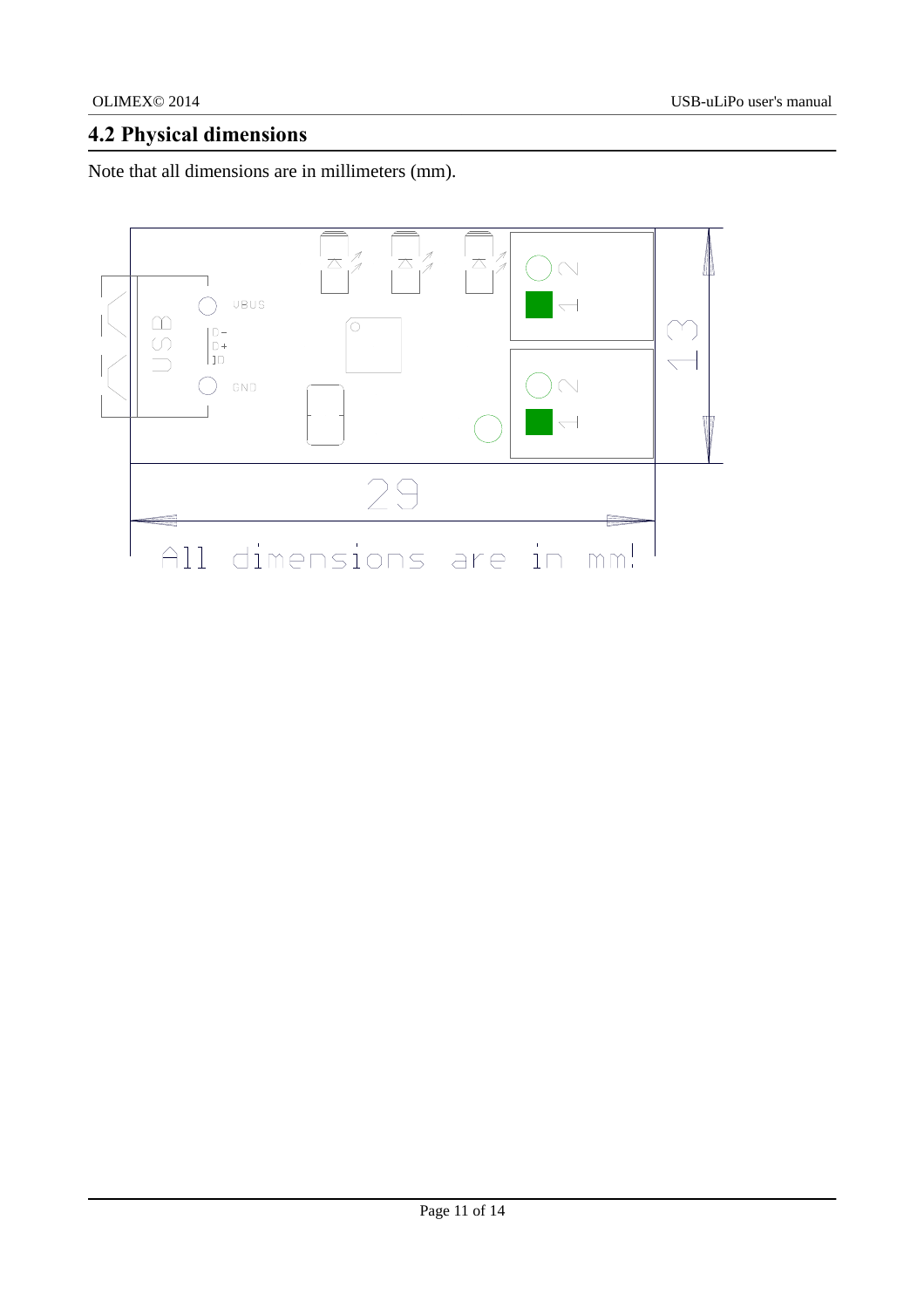## <span id="page-11-3"></span>**CHAPTER 5: REVISION HISTORY AND SUPPORT**

#### <span id="page-11-2"></span>**5. Introduction to the chapter**

In this chapter you will find the current and the previous version of the document you are reading. Also the web-page for your device is listed. Be sure to check it after a purchase for the latest available updates and examples.

### <span id="page-11-1"></span>**5.1 Document revision**

| Revision              | Changes                                                                                                     | Modified page# |
|-----------------------|-------------------------------------------------------------------------------------------------------------|----------------|
| Α,<br>02.04.13        | Initial creation                                                                                            | All            |
| <b>B,</b><br>26.05.14 | Removed leftover "OlinuXino" mention;<br>fixed incorrect information about the<br>default measurement units | 6; 11          |

### <span id="page-11-0"></span>**5.2 Board revision**

Remember to check the schematics and the board design files to compare the differences.

|   | Revision   Notable changes   |
|---|------------------------------|
| B | Initial release of the board |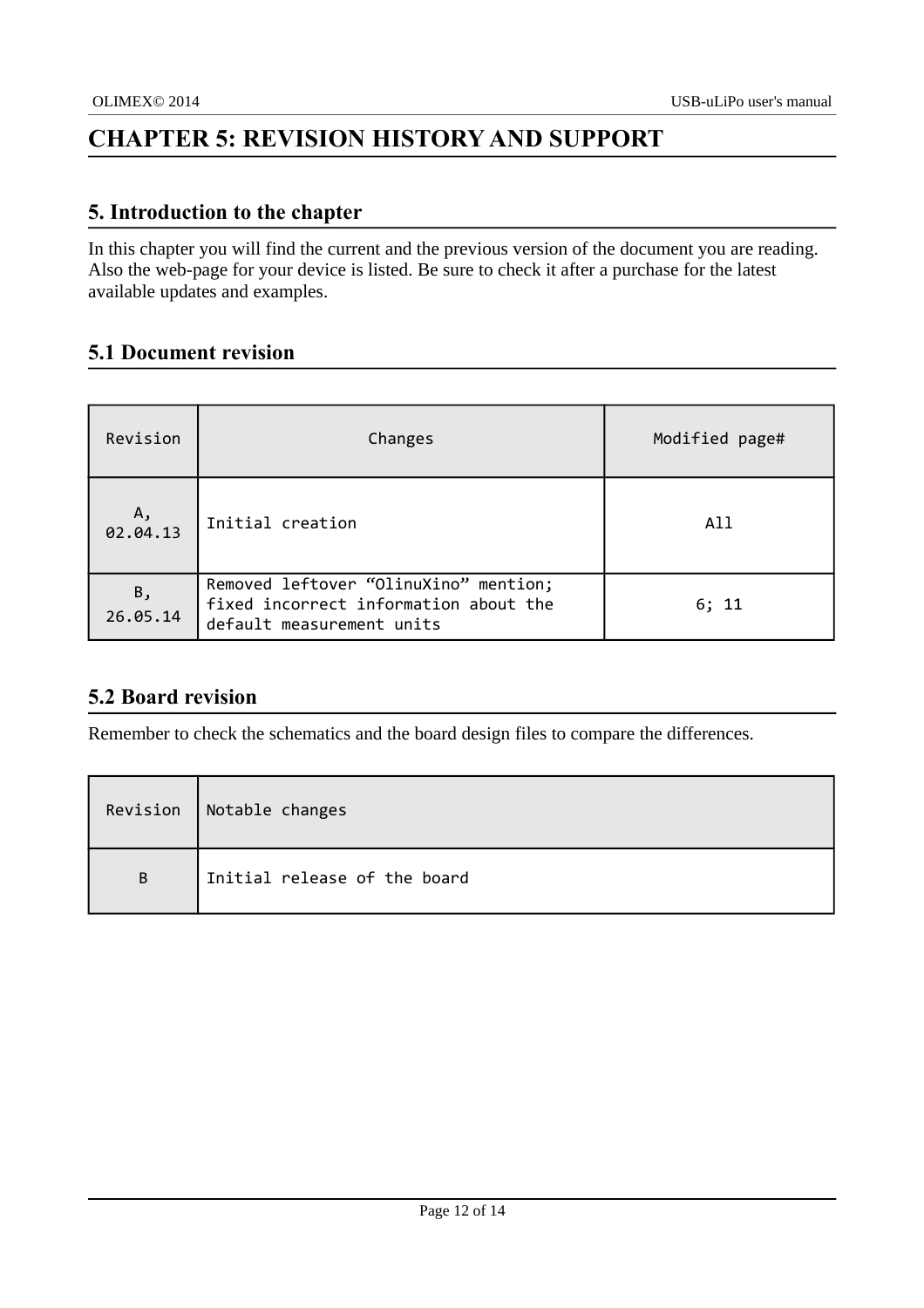### <span id="page-12-0"></span>**5.3 Useful web links and purchase info**

The web page you can visit for more info on your device is [https://www.olimex.com/Products/Power/USB-uLiPo/.](https://www.olimex.com/Products/Power/USB-uLiPo/) A place for general questions, FAQ or friendly talk check our forums: <https://www.olimex.com/forum/>

#### **How to purchase?**

You can purchase directly from our online shop or from any of our distributors. List of distributors: [https://www.olimex.com/Distributors.](https://www.olimex.com/Distributors)

Check<https://www.olimex.com/>for more info.